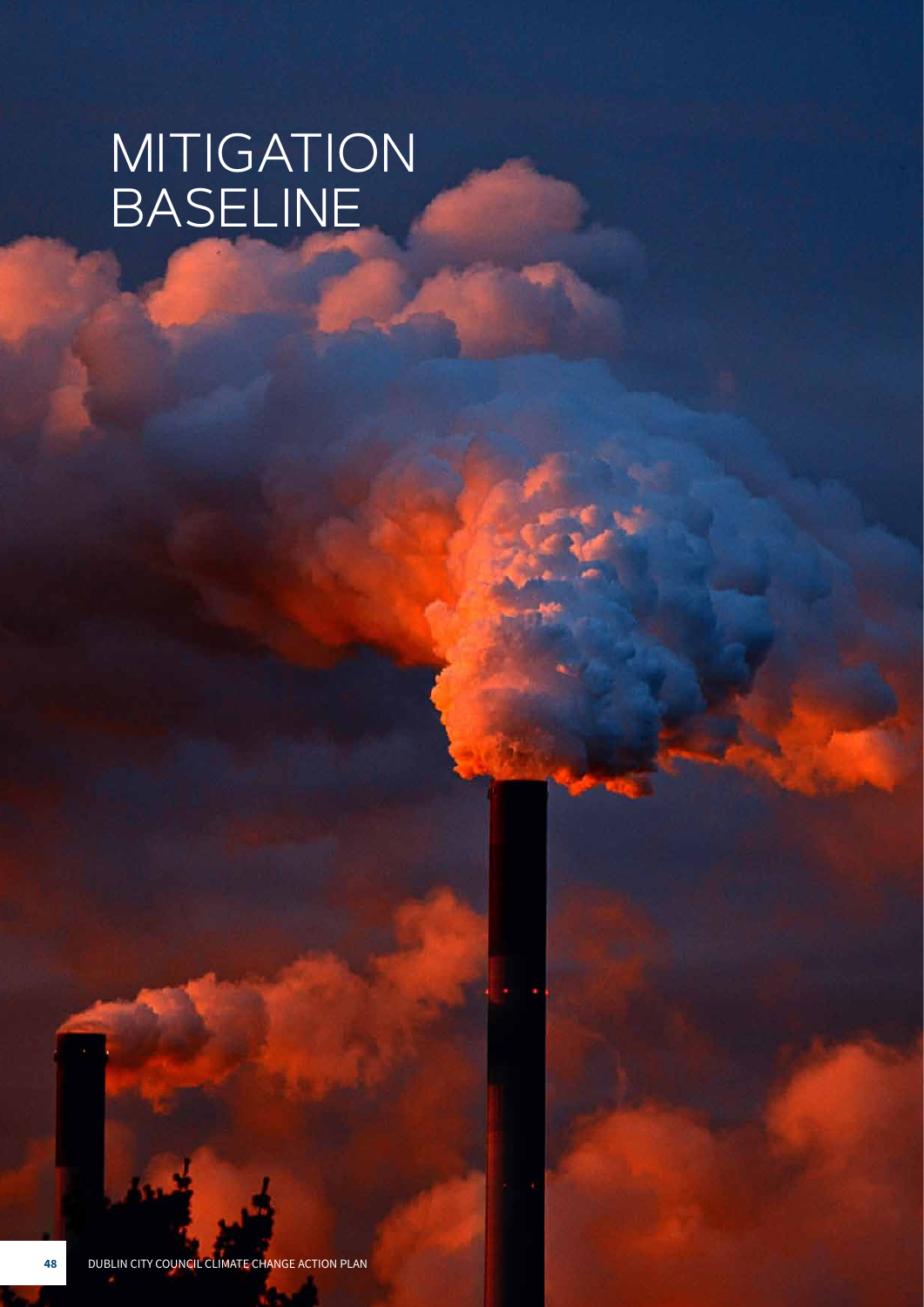#### **DUBLIN CITY COUNCIL'S ENERGY USE & 1.9% EMISSIONS**

Social Housing

Dublin City Council (DCC) is responsible for the energy use and emissions from its buildings and facilities, its public **0.2%** lighting, and also from its vehicle fleet. The information from the Sustainable Energy Authority of Ireland's (SEAI's) Monitoring and Reporting (M&R) database shows that DCC consumed a total of 186 gigawatt hours (GWh) of primary energy in 2017. The energy database also shows that DCC improved its energy performance by 29.8% between the baseline year (which is an average of between 2006 - 2008) **34.7% 24.8%** and 2017, which represented a cumulative absolute saving of 39.9 GWh of primary energy during the same period.

**0.5%**

This highlights a gap-to-target of 3.2%, meaning that DCC must improve its energy performance by a further 3.2% between now and 2020, in order to meet its 33% energy **33.2%** reduction target.

The buildings and facilities were the highest energy consumers, accounting for 63% of the Council's overall primary energy consumption. This is mainly due to the large number of Council-owned buildings. Public lighting was the second highest energy consumer, accounting for 25% of the total energy consumption, while the municipal fleet accounted for 12% of the total energy use.



Figure 21 Significant Energy Users



*Figure 22 DCC's Annual Energy Performance Compared to the 33% Glidepath*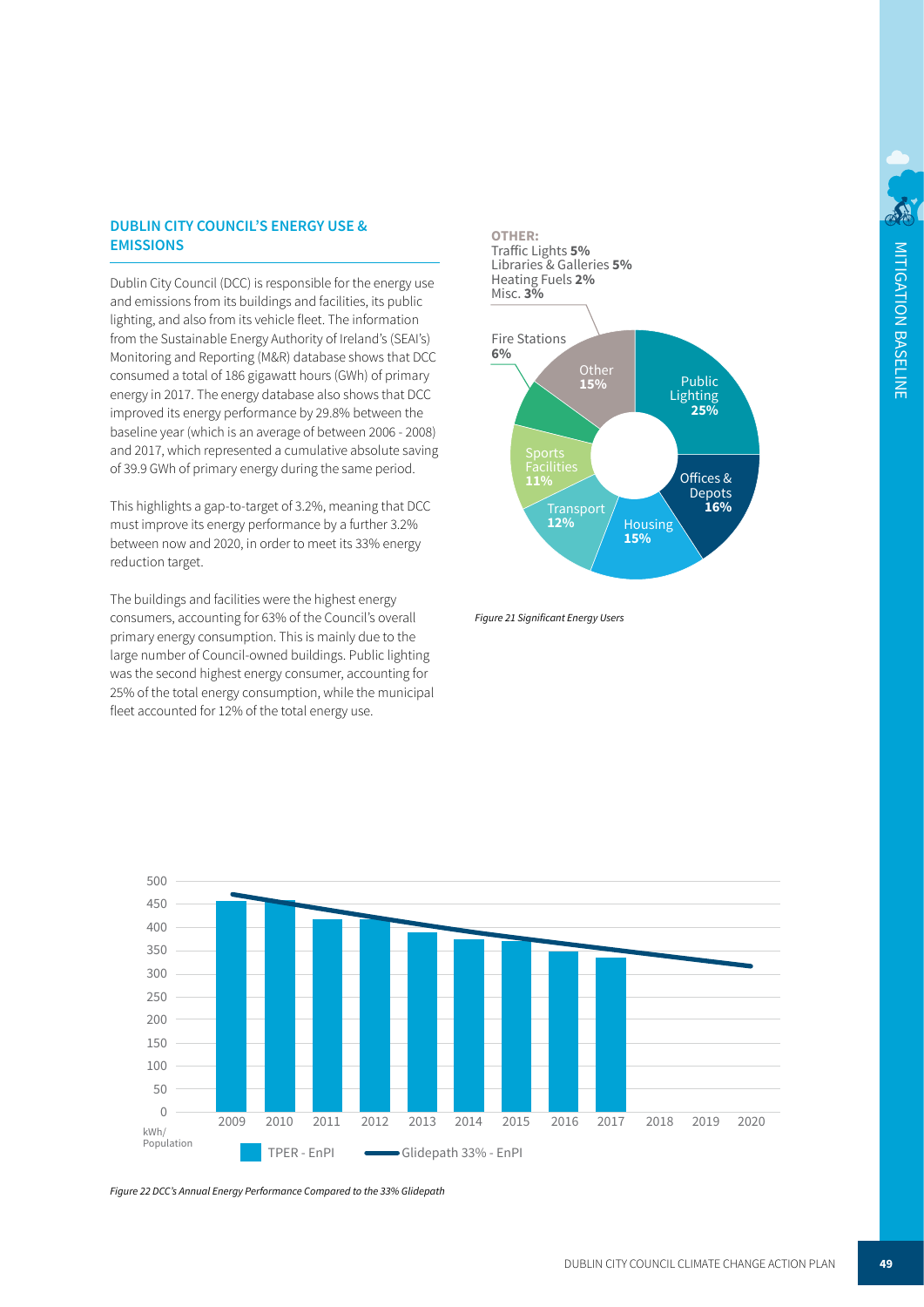

## **DCC'S EMISSIONS PER FUEL TYPE**



# **DCC'S EMISSIONS PER CATEGORY**





 *Figure 23 DCC's Emissions 2006-2017, with Projected Glide Path to the 40% Reduction Target by 2030*

 is committed to reducing its own carbon emissions by 40% by 2030, compared to the baseline year. a de la construcción de la construcción de la construcción de la construcción de la construcción de la construcción<br>En la construcción de la construcción de la construcción de la construcción de la construcción de la const As a signatory to the Covenant of Mayors for Climate and Energy, DCC

 40% emission reduction from its baseline year. DCC is now 8,430 tonnes of CO<sub>2</sub> (16%) away from the 2030 target of a<br>40% emission reduction from its baseline year Figure 23 above shows that DCC's emissions decreased from 53,240 tonnes of CO<sub>2</sub> in 2006 to 40,370 tonnes of CO<sub>2</sub> in 2017. This means that 

 In 2017, the Council's total emissions amounted to 40,370 tonnes of  $CO<sub>2</sub>$ . Buildings and facilities were the highest contributors, accounting for 55% of total emissions. This was followed by public lighting and the municipal fleet, each contributing 32% and 13% to the Council's emissions, respectively. missions amounted

Figure 23 shows DCC's emissions from 2006 to 2017, with a projected glide path to the 40% reduction target by 2030. In 2017, 61% of the Council's emissions came from electricity; this was mainly due to the large amount of electricity used in public lighting and in the Council's buildings and facilities. Natural gas was the second highest contributor of emissions at 24%. The majority of this gas was used for space heating in Council buildings and facilities. Diesel, which made up the majority of the energy used for the vehicle fleet, contributed 13% to the total emissions.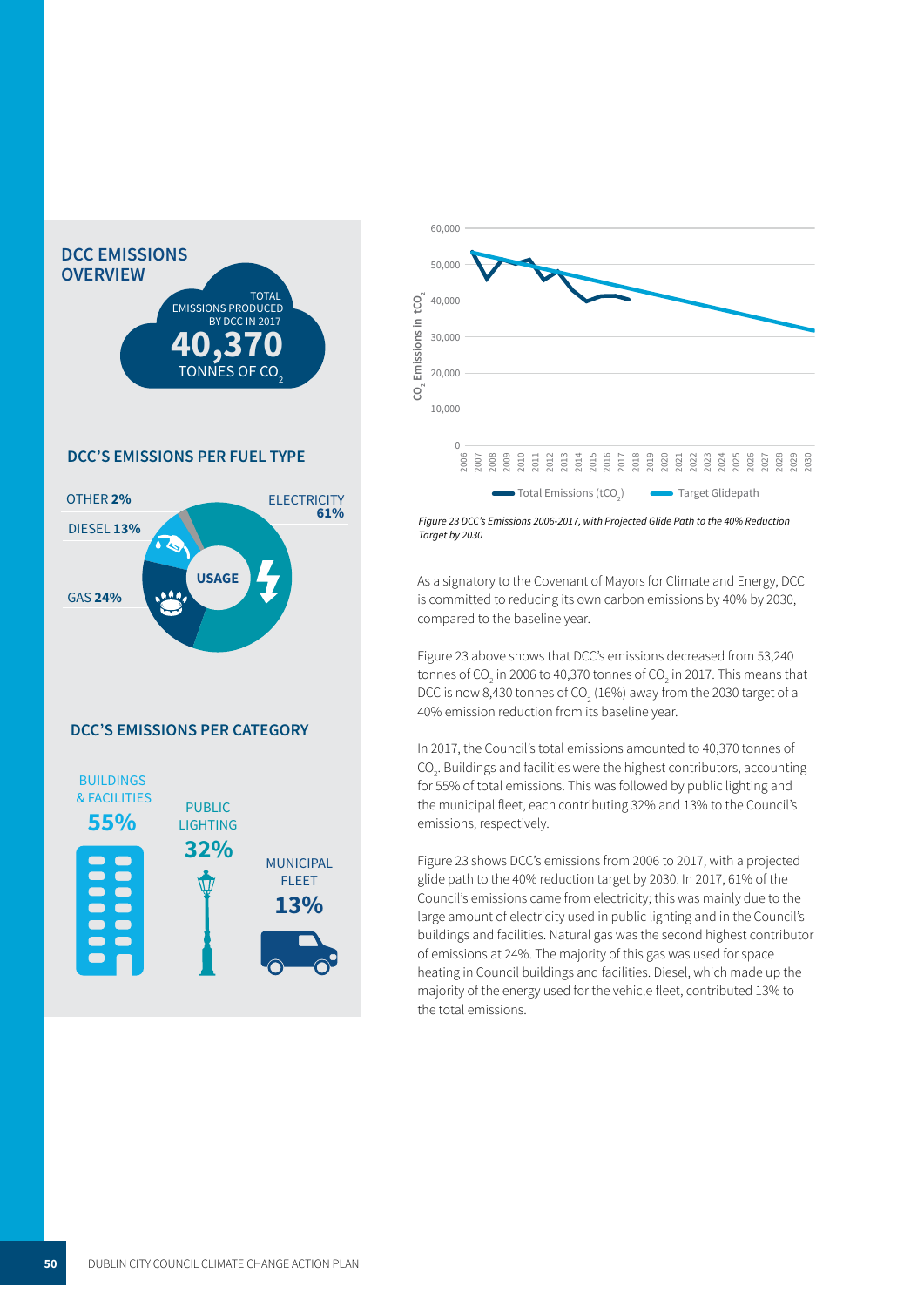### **DUBLIN CITY COUNCIL'S SOCIAL HOUSING**

  Dublin City Council is responsible for the allocation, the Council can take steps to reduce these emissions, through<br>energy efficiency upgrades. maintenance and refurbishment of its social housing stock, but not for the day-to-day energy use of its tenants. However, energy efficiency upgrades.

 rating are the most energy efficient, while properties with a 'G' The most recently-available information for DCC's social housing housing stock in the City. The majority of buildings with an F  $\frac{1}{2}$  all 01 DCC's social housing stock in 2010. The file common rating was F, which made up 21% of the total social is based on the Council's social housing 2016 data and SEAI's Building Energy Rating (BER) Research Tool. A BER is a certificate of energy efficiency of a property. Properties that achieve an 'A1' rating are the least efficient. Figure 24 shows the Building Energy Ratings for all of DCC's social housing stock in 2016. The most rating were constructed between 1919 and 1970.

 while 30% of the social housing stock was rated C3 or better.  In 2016, seven social housing units in the City had an A rating, The social housing stock in Dublin City is ageing and as a result, newly-built or upgraded dwellings would typically perform better.

 Upgrade Programme and is continually upgrading the social caused a shift away from E, F and G ratings, to better B and C Figure 24 also depicts changes in the BERs over an eight-year period from 2009 to 2016. In June 2013, DCC initiated a Fabric housing stock to make it more efficient. Up to 2016, these actions have resulted in a 15% reduction in CO<sub>2</sub> emissions and have ratings.

# **SOCIAL HOUSING EMISSIONS OVERVIEW TOTAL EMISSIONS** FROM SOCIAL HOUSING

.040 tC SECTOR IN 2016



30% OF SOCIAL HOUSING STOCK IN DUBLIN CITY WAS RATED C3 OR BETTER, WITH 'F' BEING THE MOST COMMON BER TYPE





Figure 24 Building Energy Ratings for all the Dublin City Social Housing Stock in 2009 and 2016